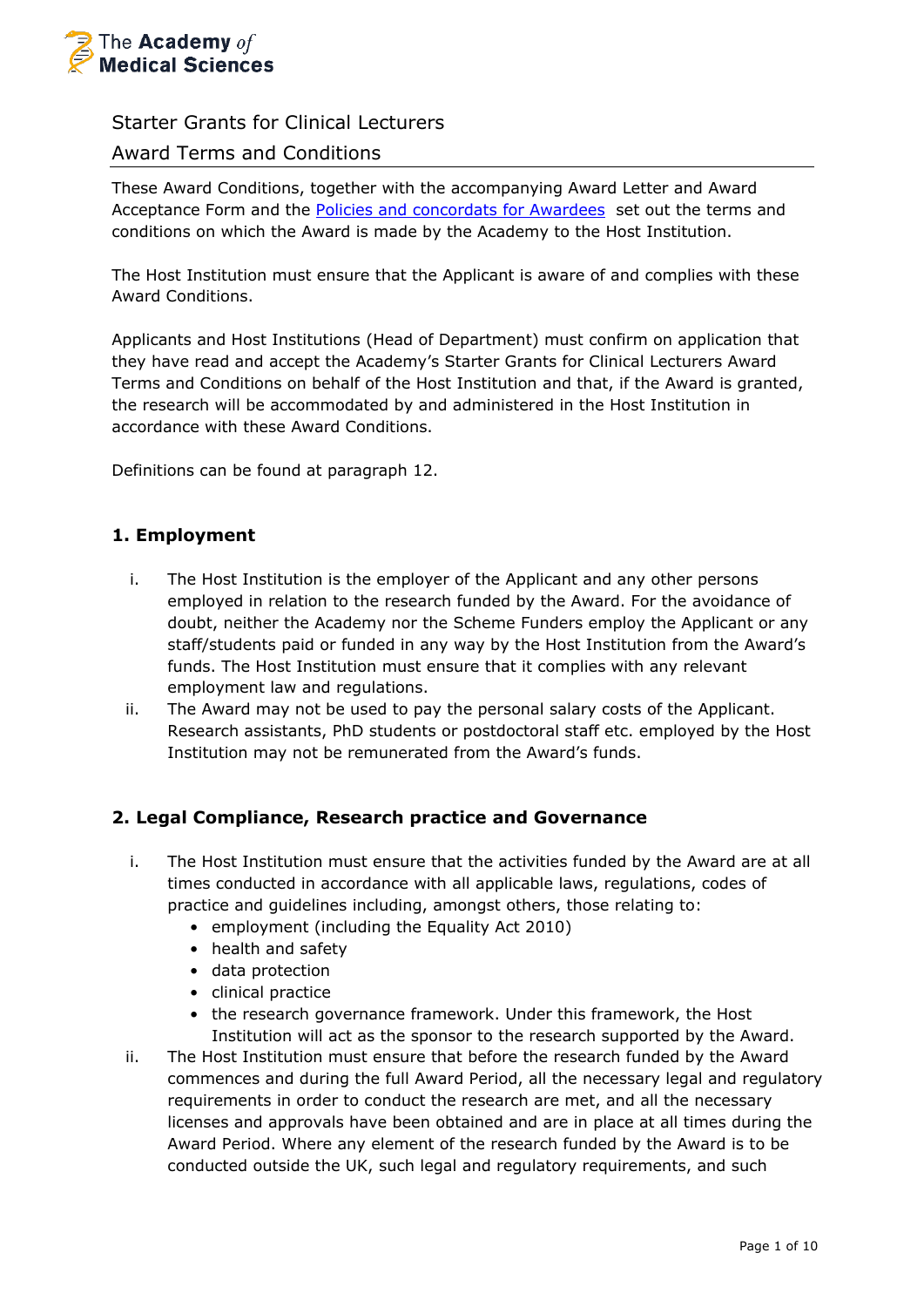

licences and approvals should include those applicable in the additional countries involved.

- iii. The Host Institution must ensure that research involving the use of animals complies at all times with the relevant laws and regulation in the host country. Any element of research funded by the Award that is conducted outside the United Kingdom must, as a minimum standard, be conducted in accordance with the principles of UK legislation (Animals (Scientific Procedures) Act 1986). Any Host Institution based in the UK will use its reasonable endeavours to meet the commitments of the [Concordat on Openness on Animal Research in the UK](https://acmedsci.ac.uk/policy/policy-projects/the-concordat-on-openness-on-animal-research) (to which the Academy is a signatory) and will comply with any reasonable requirements which the Academy may make in this regard. This includes the use of the [ARRIVE guidelines](https://arriveguidelines.org/) when conducting research using animals.
- iv. The Host Institution must ensure that it has in place formal written procedures for managing the process for obtaining any necessary or appropriate ethical approval for the research funded by the Award, and must accept full responsibility for ensuring that any such ethical approval is in place at all relevant times during the Award Period.
- v. The Host Institution should endorse the commitments of the [Concordat to Support](https://www.universitiesuk.ac.uk/policy-and-analysis/reports/Documents/2019/the-concordat-to-support-research-integrity.pdf)  [Research Integrity](https://www.universitiesuk.ac.uk/policy-and-analysis/reports/Documents/2019/the-concordat-to-support-research-integrity.pdf) And must have in place formal written procedures for the handling of allegations of research misconduct, such procedures to meet at least the minimum criteria set out in the [Wellcome Trust's statement on the handling of allegations of research](http://www.wellcome.ac.uk/About-us/Policy/Policy-and-position-statements/WTD002756.htm)

[misconduct.](http://www.wellcome.ac.uk/About-us/Policy/Policy-and-position-statements/WTD002756.htm)

vi. The Academy supports a number of other Concordats and the Host Institution will review and consider these Concordats and, where possible, will endorse their commitments. When the Academy endorses any new Concordat it will inform the Host Institution and the Host Institution will, where possible, also endorse its commitments. [\(https://acmedsci.ac.uk/grants-and-schemes/grant](https://acmedsci.ac.uk/grants-and-schemes/grant-schemes/information-for-awardees/policies-and-concordats-for-awardees/concordats-and-grants-policies)[schemes/information-for-awardees/policies-and-concordats-for](https://acmedsci.ac.uk/grants-and-schemes/grant-schemes/information-for-awardees/policies-and-concordats-for-awardees/concordats-and-grants-policies)[awardees/concordats-and-grants-policies\)](https://acmedsci.ac.uk/grants-and-schemes/grant-schemes/information-for-awardees/policies-and-concordats-for-awardees/concordats-and-grants-policies)

# **3. Audit**

- i. The control of expenditure to be funded by the Award must be governed by the formal standards and procedures of the Host Institution and must be covered by any formal audit and control arrangements that exist in the Host Institution. This should include standards and procedures for monitoring and preventing fraud, tax evasion, bribery and other corrupt practices.
- ii. The Academy shall have the right to request from the Host Institution, at any time, any financial information in respect of the Award or the activities it supports; and/or to ask for confirmation from the external auditors of the Host Institution, that the external auditors have signed their opinion on the annual accounts of the Host Institution without qualification; and the management letter from the auditors raises no matters that did or could significantly affect the administration of awards awarded by the Academy. If the auditors have raised any such matters in their management letter, the Academy may require the Host Institution to provide it with relevant extracts from the letter.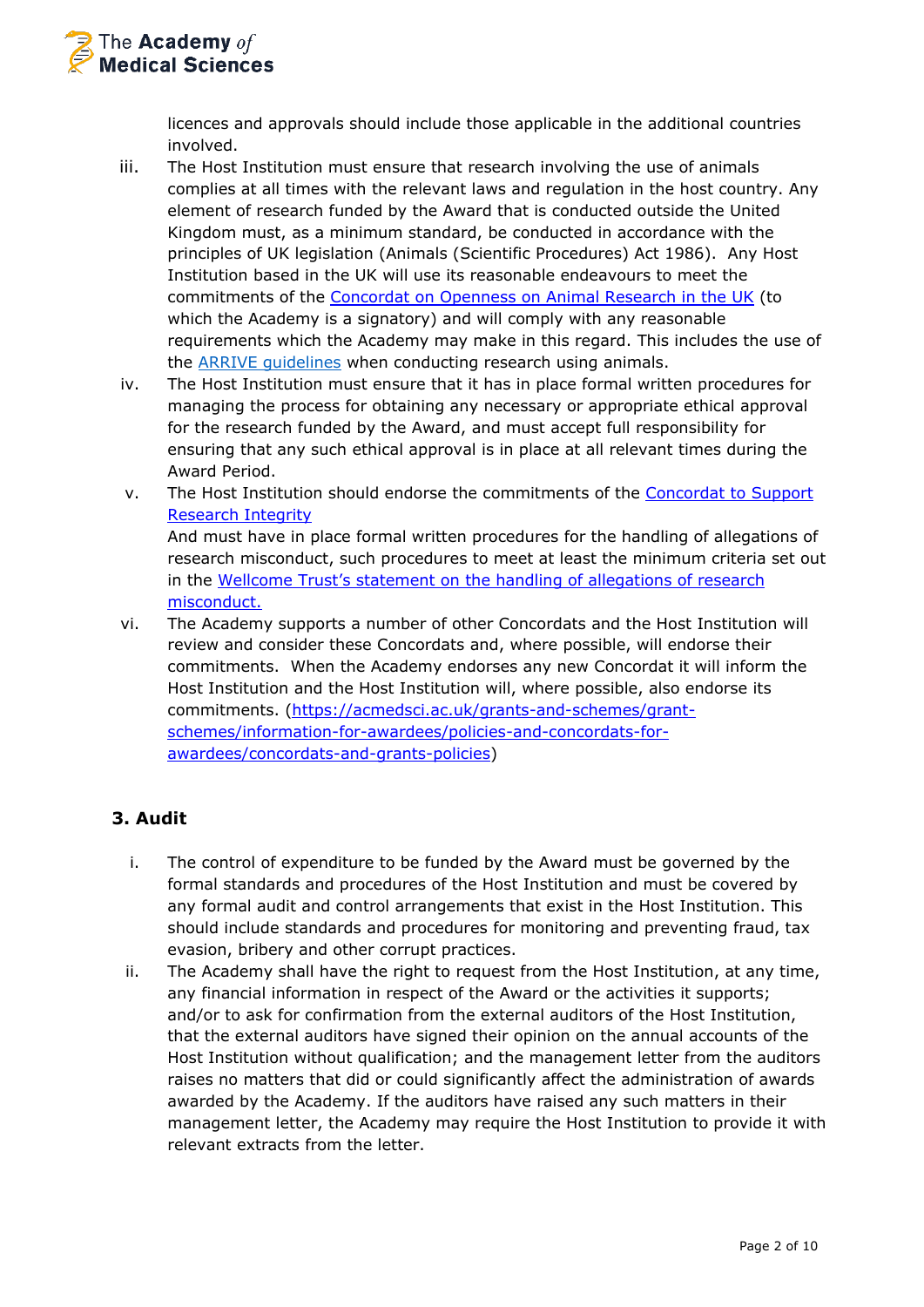

- iii. The Host Institution must provide access to accounting and other records relating to the Award and the activities funded by it for auditors and other personnel from or appointed by the Academy at any time (at the Academy's expense) or the Scheme Funders, if requested. Such access must include the right to inspect any equipment or facilities acquired or funded under the Award. Where elements of expenditure under the Award have been subcontracted, the Host Institution should ensure that the right of access extends to the accounts, records, equipment and facilities of any such subcontractor, relevant to the management of the Award.
- iv. The Academy shall have the right, at its discretion and expense, to audit (directly or via third parties engaged by it) the Award, income and expenditure in relation to the activities funded by the Award and/or the systems used by the Host Institution to administer Academy awards at any time.
- v. The Host Institution should maintain a separate accounting cost code specific to the Award, and all costs and income properly relating to the Award should be accounted for through that cost code. The Host Institution should ensure that appropriate records are kept to support the entries made on the cost code.
- vi. The Host Institution must notify the Academy of any changes in its bank details during the Award Period.
- vii. The Host Institution must give reasonable assistance to the Academy and/or the Scheme Funders in complying with its and/or the Scheme Funder's legal requirements relating to accounts, audit or examination of accounts, annual reports, annual returns and other reporting obligations.

## **4. Administration**

- i. Payment of the Award will not be made until the Host Institution has formally accepted the Award and the conditions under which it is awarded.
- ii. The Host Institution must ensure that the Award is used for the purposes for which it is awarded.
- iii. The Host Institution must ensure that adequate and appropriate resources and facilities are provided to support the project described by its title in the Award Letter throughout the Award Period.
- iv. The Award offer should be accepted and activated within six months of the Award Letter. If this requirement cannot be met, the Host Institution and Applicant must seek and receive from the Academy written approval for an extension of the Award offer.
- v. Payment of the Award will normally be made in whole and in advance.
- vi. The Host Institution and Applicant must make Annual Researchfish Research Output Submissions by reporting on their progress by 31 March every year of the Award via Researchfish [\(www.researchfish.com\)](http://www.researchfish.com/), an online research reporting tool. The annual submission window will be from mid-January to end-March each year. The submission may require the Host Institution and the Applicant to confirm how they are complying with the commitments set out in the Concordats. A Final Expenditure Report must be submitted (via a MS Word form that can be downloaded from the Academy's website) within three months of the end of the Award Period.
- vii. The Academy requires the Applicant to continue to make Annual Researchfish Research Output Submissions for five years after the Award Period. This will help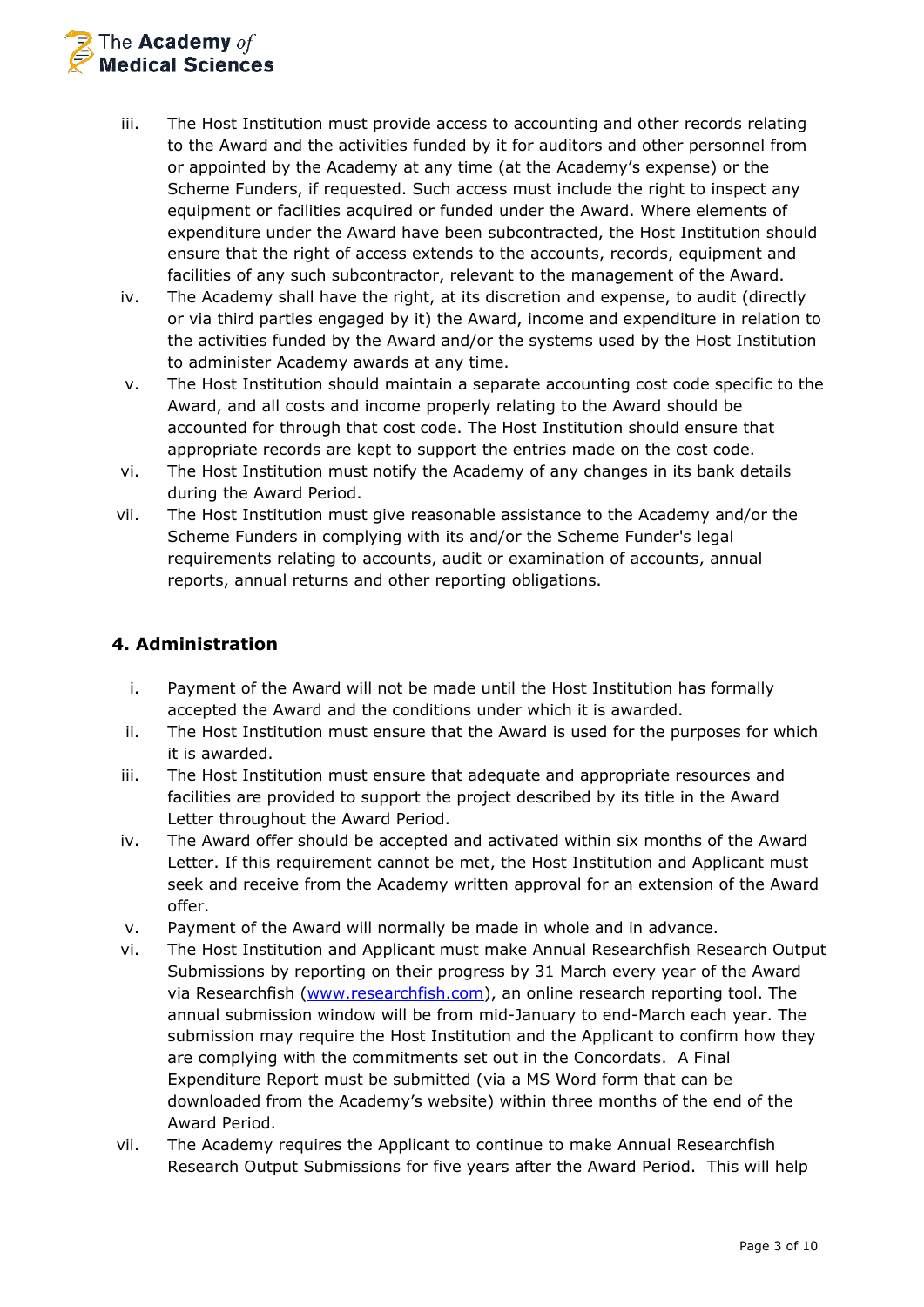

the Academy to assess the impact of the scheme in the longer term and potentially help to develop new schemes.

- viii. The Academy has the right to seek reimbursement in the event of an overpayment of any Award made to the Host Institution, including by setting such overpayment off against payments due under other Academy grant programmes to the Host Institution. The Academy may refuse applications from the Host Institution (or any department within the Host Institution) where it is concerned about an aspect of any Final Expenditure Report and Annual Researchfish Research Output Submissions or in the event of non-delivery of such reports.
- ix. In the event that submission of the Final Expenditure Report and Annual Researchfish Research Output Submissions is delayed, further applications from the Applicant or the Host Institution for Academy funding or funding from the Scheme Funders will not be accepted, until such Final Expenditure Report and/or Annual Researchfish Research Output Submission has been received, unless the Academy and the Scheme Funders agree otherwise.
- x. The Final Expenditure Report must be signed by, the head of the department of the Host Institution in which the Award is held. By signing the Final Expenditure Report, the head of department of the Host Institution confirms that all research publications associated with the Award comply with the Academy's [Open Access](https://acmedsci.ac.uk/grants-and-schemes/grant-schemes/information-for-awardees/policies-and-concordats-for-awardees)  [policy](https://acmedsci.ac.uk/grants-and-schemes/grant-schemes/information-for-awardees/policies-and-concordats-for-awardees) and will be made available in accordance with paragraph 6. The Academy and the Scheme Funders reserve the right to not permit inclusion of any noncompliant publications funded through this Award in any application submitted to them in the future, and such papers can be discounted from consideration of a researcher's track record.
- xi. In the event that the Applicant completes the activities funded by the Award without spending the full amount of the Award, the Host Institution must repay all unspent sums to the Academy and the Academy will not be obliged to make any further payments to the Host Institution in respect of the Award.
- xii. The completed Final Expenditure Report and final Annual Researchfish Research Output Submission (following the end of the Award Period) received by the Academy represent the final statement of expenditure of the Award. The Academy is not obliged to make any further payments in respect of the Award once it has received the Final Expenditure Report.
- xiii. The Host Institution will be responsible for any expenditure on activities funded by the Award which exceed the amount of the Grant.
- xiv. If all or any part of the Award is used in breach of these Award Conditions, the Host Institution shall repay the Academy, within 30 days of receipt of written notice from the Academy, such amount of the Award that was, in the reasonable opinion of the Academy, used in breach of these Award Conditions.
- xv. If required by the Academy, the Host Institution must send the Academy (or any of the Scheme Funders) report(s) (in the form required by the Academy or any Scheme Funder) on the management and commercialisation of Award-Funded IP until such time as the Award-Funded IP has expired.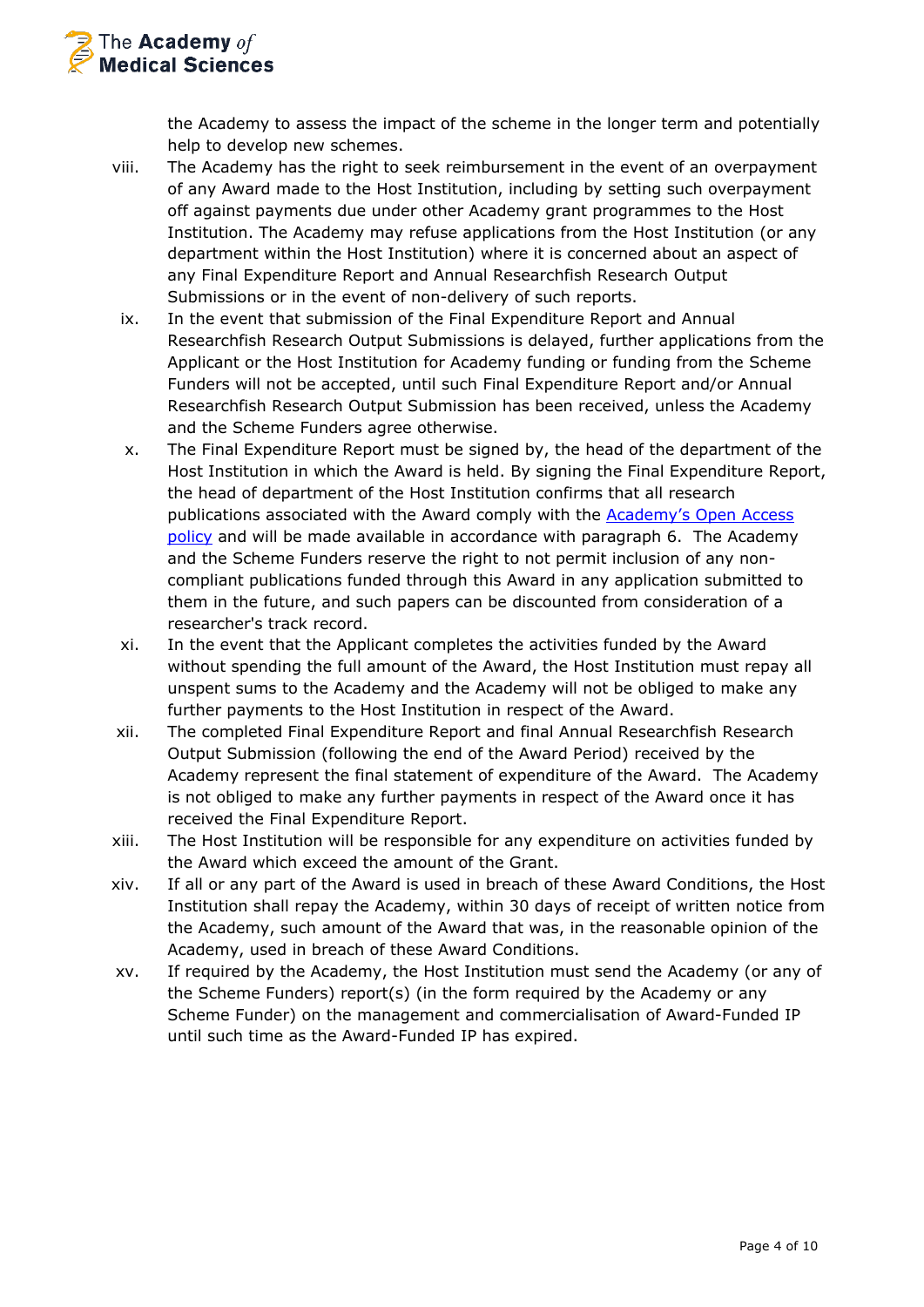

# **5. Equipment**

- i. The Host Institution must ensure that it has in place clearly defined procedures for the procurement of equipment and that equipment funded by the Award is acquired by it using those procedures and in a manner that delivers value for money.
- ii. The Host Institution must ensure that equipment funded by the Award is appropriately insured and maintained throughout its useful life.
- iii. Equipment funded by the Award is awarded to the Host Institution specifically for the Applicant's research. Written permission from the Academy must be obtained to use the equipment for any other purpose (including, to charge, hire, lend or dispose of it).
- iv. Purchase of equipment funded by the Award, must be agreed in advance by the Academy if the asset: a) has an initial cost of £10,000 or greater; and b) will have a residual value of £5,000 or greater at the end of the Award Period.

# **6. Publication and publicity**

- i. The findings from research funded by the Award should be published in an appropriate form, usually as papers in a peer-reviewed journal.
- ii. The publication or release of such findings may be reasonably delayed to enable protection and commercialisation of any intellectual property, in accordance with paragraph 7 below.
- iii. All research papers that have been accepted for publication in a peer-reviewed journal or as a scholarly monograph or book chapter, and are supported in whole or in part by the Award, must be made open access, in line with the Academy's Open Access Policy. All research papers supported in whole or in part by the Award are required to be made freely available through PubMed Central (PMC) and Europe PMC by the official final publication date (or such later date as may be set out in the Academy's Open Access Policy and is agreed by the Academy).
- iv. To assist in tracking the outputs of research to which they have contributed either wholly or in part, the contribution of all supporters of the Starter Grants for Clinical Lecturers scheme, namely the Academy of Medical Sciences (AMS), the Wellcome Trust, the Medical Research Council (MRC), the British Heart Foundation, Versus Arthritis, Diabetes UK, the British Thoracic Society (Helen and Andrew Douglas bequest), and the Association of Physicians of Great Britain and Ireland (AoP) must be acknowledged in all publications. Any such acknowledgement shall include the full name of the Academy and the Scheme Funders (acronyms where space is limited), followed by the grant number in square brackets, and the said contribution shall be referred to as "supported by" rather than "sponsored by". If any acknowledgement includes logos of the supporters of the research, logos of the Academy and the Scheme Funders must be displayed in accordance with the respective branding guidelines of the Academy and the Scheme Funders from time to time.
- v. The Host Institution and Applicant must consult with the Academy on any press statements that may be issued about the Award or the findings from the activities funded by the Award.
- vi. The Awardee will make every effort to comply with all reasonable requests from the Academy and the Scheme Funders to speak to or attend events aimed at raising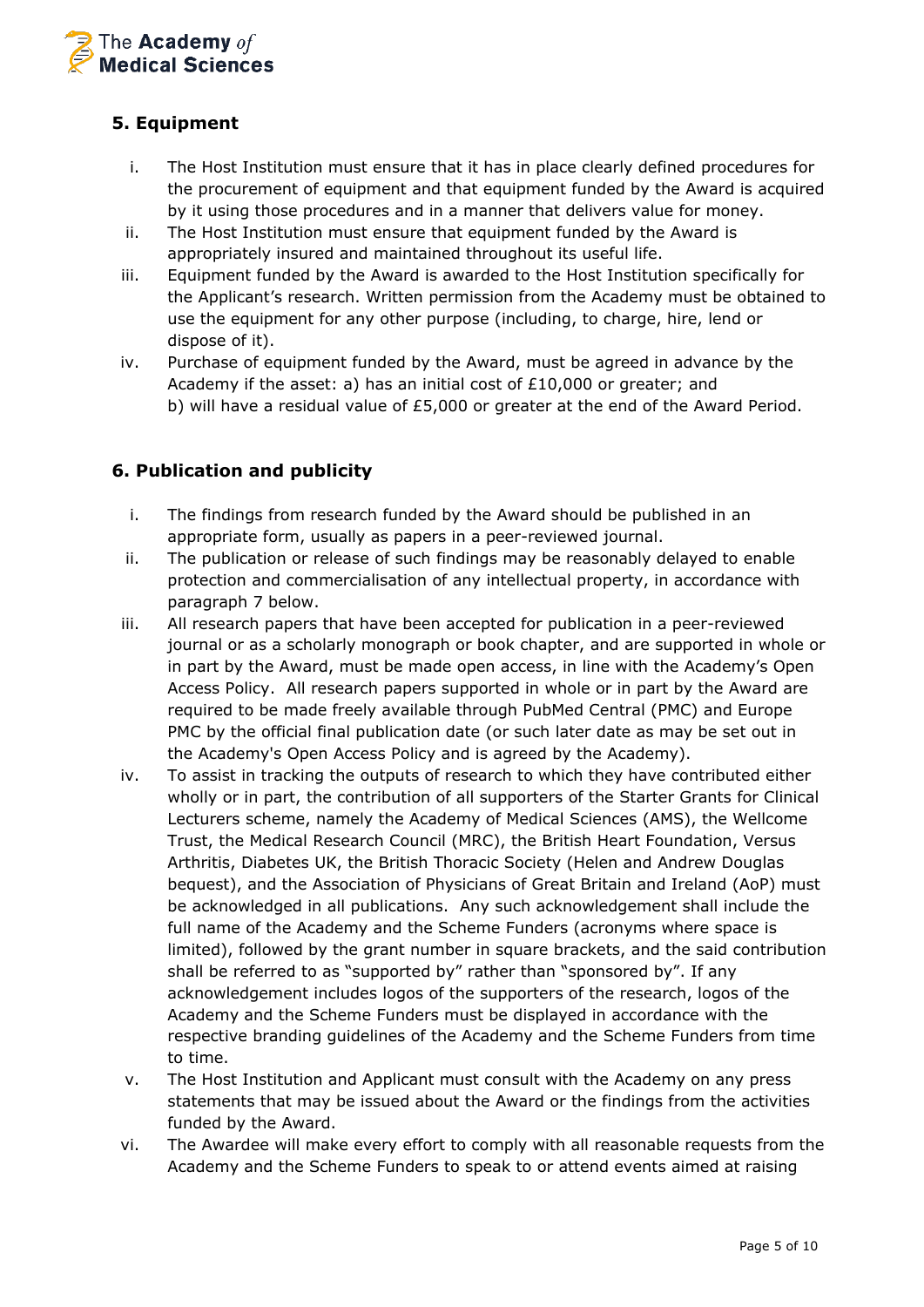

awareness or fundraising, and host visits to the laboratory facilities in which the Award research activity is being undertaken to which the Academy or the Scheme Funders may invite individuals including, but not exclusively, staff, trustees, fundraisers, spokespeople and supporters.

### **7. Intellectual property and commercial activities**

- i. The Academy and the Scheme Funders require the Host Institution to develop and implement strategies and procedures for the identification, protection, management and commercialisation of Award-Funded IP , which is in line with such Scheme Funder's Intellectual property policies, as updated from time to time and/or as the Academy may notify to the Host Institution. The Academy and the Scheme Funders also require the Host Institution to ensure that all persons in receipt of the Award funding or working on an activity funded under the Award (including employees, students, visiting fellows and subcontractors) are employed or retained on terms that vest in the Host Institution all Award-Funded IP, unless the terms of paragraph 7(ii) applies.
- ii. The Host Institution may allow any person or third party who provides access to proprietary materials (including background IP) essential to the conduct of the activities funded by the Award and which cannot reasonably be obtained from another source, to own, co-own or have rights to use the specific Award-Funded IP arising directly from the use of such proprietary materials. In making arrangements with the providers of access to any such proprietary materials the Host Institution must ensure that the arrangements only grant rights which are reasonably proportionate to their contribution, do not unreasonably restrict or delay the publication of the research (as required in accordance with paragraph 6) and allow the commercialisation of any Award-Funded IP in line with the [Policies and](https://acmedsci.ac.uk/grants-and-schemes/grant-schemes/information-for-awardees/policies-and-concordats-for-awardees) [concordats for Awardees.](https://acmedsci.ac.uk/grants-and-schemes/grant-schemes/information-for-awardees/policies-and-concordats-for-awardees)
- iii. Should any Award-Funded IP arise, then the Academy and the Scheme Funders require the Host Institution to consider whether the protection, management and commercialisation of such Award-Funded IP is an appropriate means of achieving the public benefit. The Host Institution, when considering the commercialisation of the Award-Funded IP, must prioritise the delivery of public benefit, with no excessive private or personal benefit(s). If the Host Institution considers that commercialisation of the Award-Funded IP is an appropriate means of delivering public benefit, then the Host Institution must seek the prior written consent of the Academy and the Scheme Funders before it commercialises or grants to any third party the right to commercialise such Award-Funded IP. As a condition of granting consent, the Academy and the Scheme Funders may require the Host Institution to accept revenue and equity sharing terms of the Scheme Funders that are in place at the time and to report fully on the commercialisation activities to the Academy and the Scheme Funders using such reporting mechanism as they may require.
- iv. If the Host Institution does not protect, manage or commercialise any Award-Funded IP to the reasonable satisfaction of the Academy and the Scheme Funders, then the Academy and the Scheme Funders shall have the right, but not a duty, to protect, manage and commercialise such Award-Funded IP in the name of the Host Institution or its successor. The Academy and the Scheme Funders may immediately take steps to protect, manage and commercialise Award-Funded IP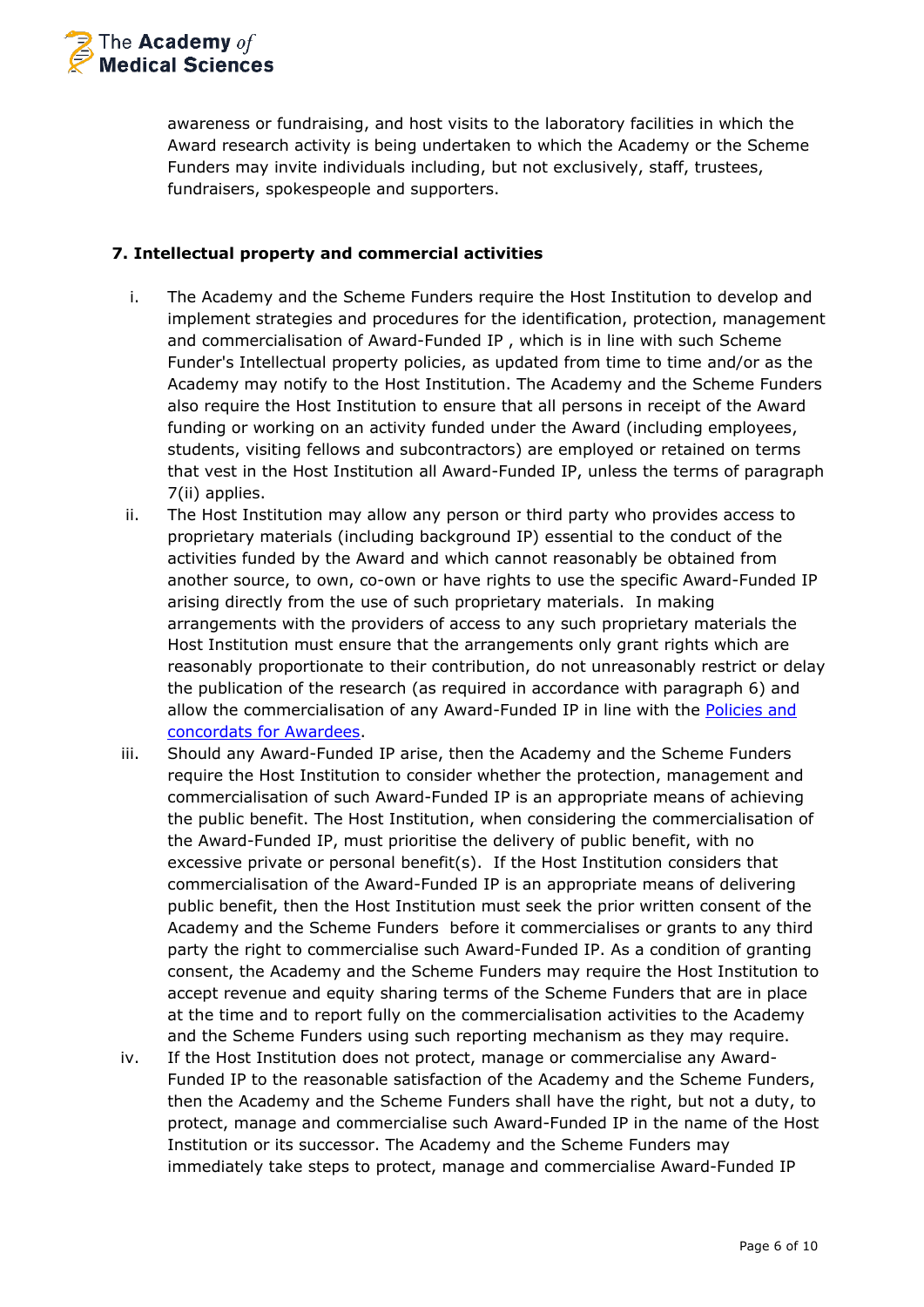

where they reasonably consider that the opportunity to protect, manage or commercialise such Award-Funded IP for the public benefit could be lost. In all other circumstances, the Academy and the Scheme Funders may, on giving the Host Institution six months' notice in writing, take steps to protect, manage and commercialise such Award-Funded IP. The Host Institution agrees to do, and will ensure that its employees, students and any third party do, all acts required to assist the Academy and the Scheme Funders in such protection, management and commercialisation.

- v. If the Host Institution wishes to use any third party, not wholly owned or controlled by the Host Institution, to carry out its obligations with respect to this paragraph 7, then it must provide details of the proposed third party to the Academy and the Scheme Funders and obtain the Academy and the Scheme Funders' prior written approval to such third party carrying out exploitation activities with respect to Award-Funded IP.
- vi. The Host Institution should deal with the Academy in the first instance in all matters relating to paragraph 7.

# **8. Limitation of liability**

- i. The Academy accepts no responsibility for financial or other liabilities incurred by the Host Institution, the Applicant or any other person (including employees, students, visiting fellows and subcontractors) that may arise out of the activities funded by the Award.
- ii. The Academy will not indemnify the Host Institution, any Applicant or any other person working on the Award (including employees, students, visiting fellows and subcontractors) against any claims for compensation or against any other claims (whether under any statute or regulation or at common law) for which the Host Institution may be liable as an employer or otherwise or for which any such person may be liable.

# **9. Variation and termination**

- i. The Academy reserves the right to amend these Award Conditions, any terms and conditions in the Award Letter and the [Policies and concordats for Awardees.](https://acmedsci.ac.uk/grants-and-schemes/grant-schemes/information-for-awardees/policies-and-concordats-for-awardees) Any change to the Award Conditions or the Policies and concordats for Awardees will be published on the Academy's website. Once published, any changes will apply to the Award.
- ii. In the event of any conflict between the provisions of these Award Conditions as amended from time to time, and of the Award Letter, the provisions of the Award Letter will take precedence.
- iii. The Host Institution (or the Applicant if appropriate) must inform the Academy without delay of any change to the status of the Host Institution or the Applicant which might affect their ability to comply with these Award Conditions including (if it has been informed) the suspension from duty or dismissal due to research misconduct, bullying or harassment of any person working in any capacity on the activities funded by the Award. Further information on the Academy's policy on bullying and harassment is found in the [Policies and concordats for Awardees.](https://acmedsci.ac.uk/grants-and-schemes/grant-schemes/information-for-awardees/policies-and-concordats-for-awardees)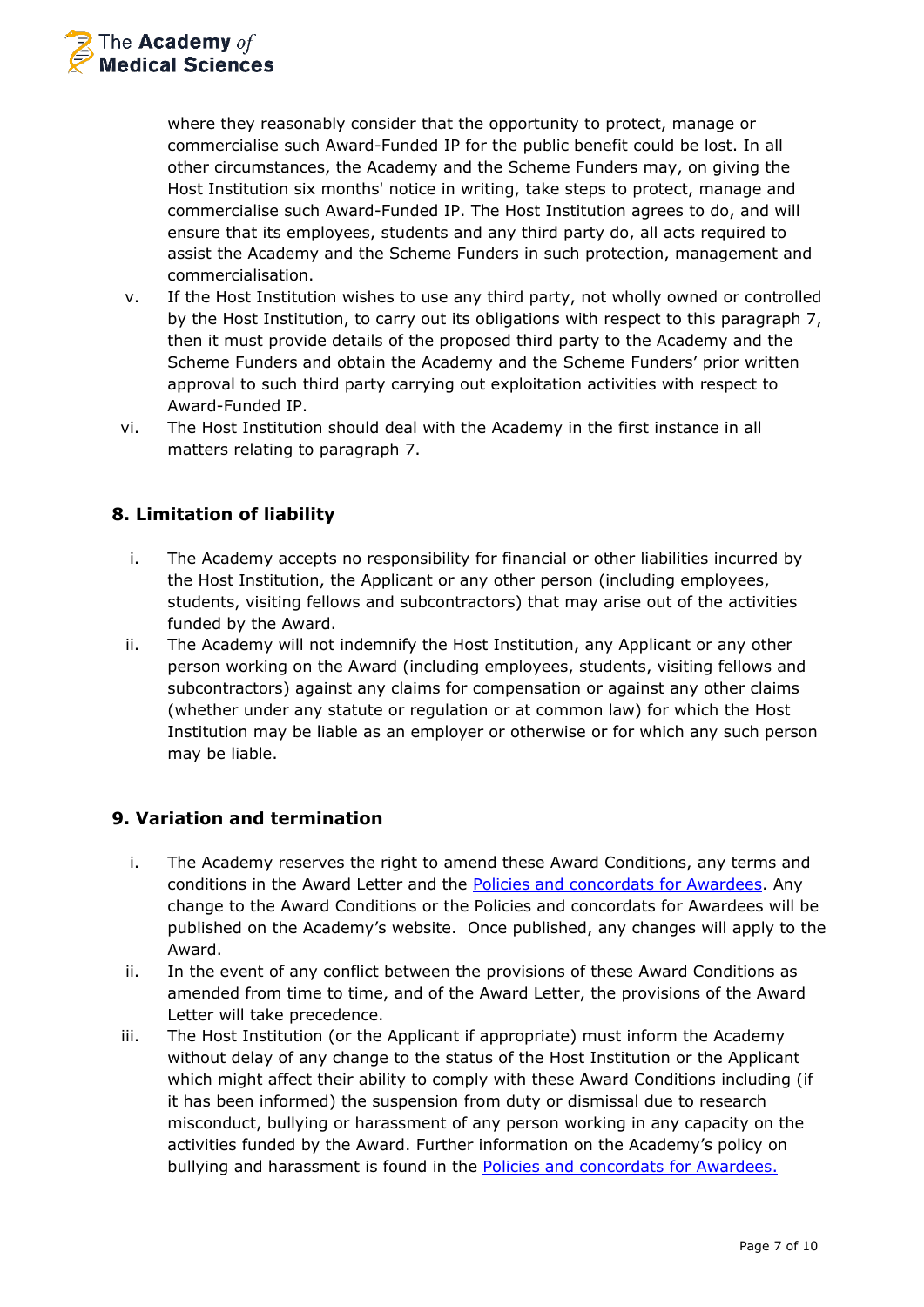

- iv. The Applicant and the Host Institution must inform the Academy as soon as practicable of any significant divergence from the original aims and directions of the research (including expenditure) that is being funded by the Award. In the case of research involving the use of animals, the Applicant and the Host Institution must inform the Academy of any significant increase to the number of animals originally funded by the Award and must contact the Academy immediately if any serious difficulties arise in the conduct of experiments on animals.
- v. The Host Institution and/or the Applicant must inform the Academy of any reasonable suspicion of or actual fraud, corruption or financial impropriety relating to the expenditure of the Award.
- vi. The Host Institution and/or the Applicant may not sub-contract any part of the activities funded by the Award, without first obtaining the consent in writing of the Academy. If the Host Institution or Applicant sub-contracts any part of the activities funded by the Award, the Host Institution must ensure that written terms and conditions are in place with the sub-contractor which will enable the Host Institution and the Applicant to comply in full with its obligations under the Award Conditions.
- vii. The Academy reserves the right to terminate the Award on notice with immediate effect.

## **10. Governing law and jurisdiction**

These Award Conditions shall be governed by and construed in accordance with English law. The Host Institution and the Applicant irrevocably submit to the jurisdiction of the English courts to settle any disputes in connection with these Award Conditions.

## **11. Data protection**

Information about how the Academy will use personal data supplied to the Academy in connection with the Award can be found in the privacy notice which can be found at [https://acmedsci.ac.uk/privacy-policy.](https://acmedsci.ac.uk/privacy-policy)

## **12. Definitions**

#### *The Academy*

The Academy of Medical Sciences (AMS), a charity registered in England with number 1185329 established as a Royal Charter body registered in England with number RC000905.

#### *Annual Researchfish Research Output Submission*

Online interface (www.researchfish.com) through which the Host Institution and Applicant report on the progress of the activities funded by the Award, including detail of the:

- 1. Progress and findings of the research
- 2. Applicant's future research and career plans.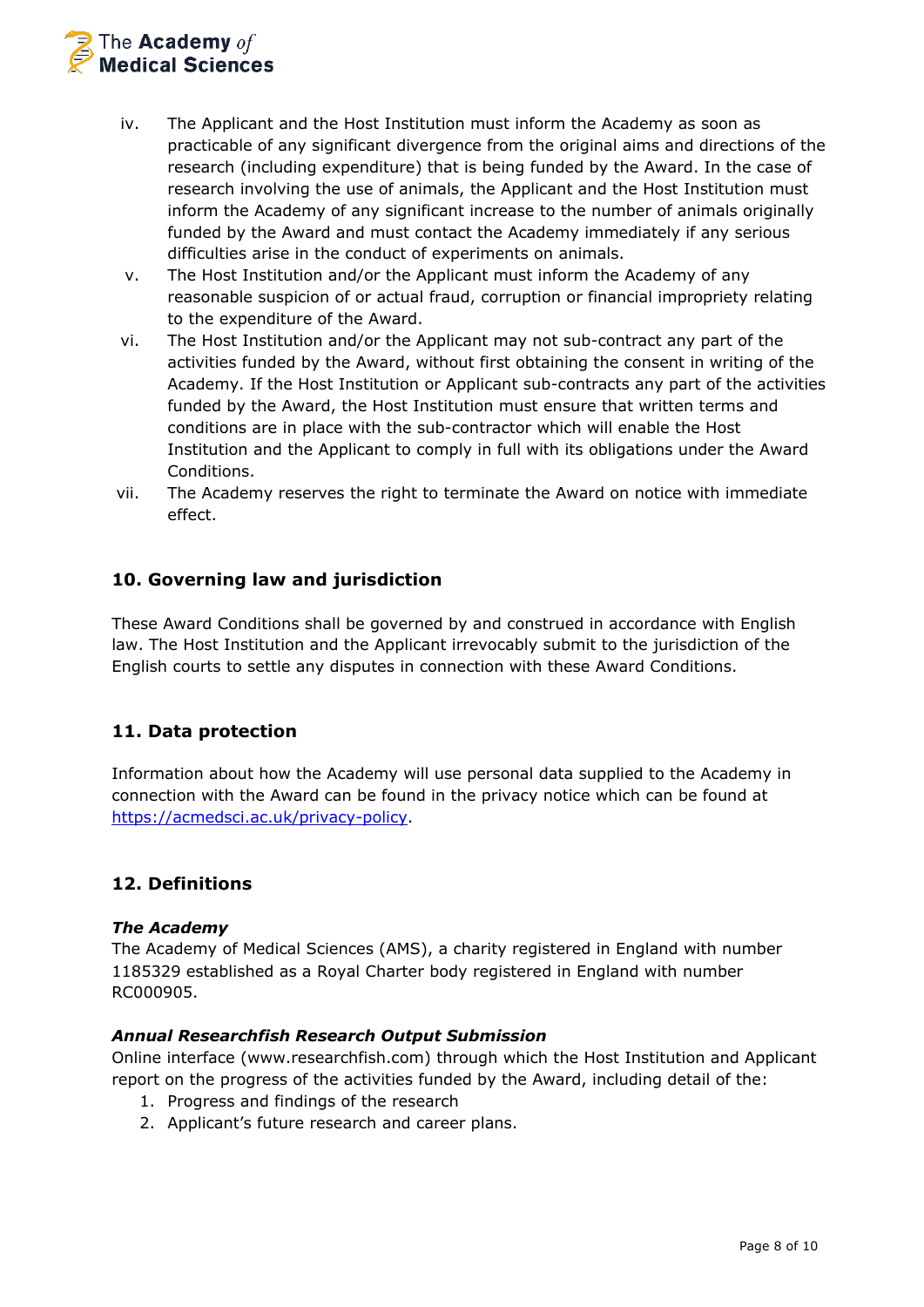

## *Applicant*

The applicant delivering the research, or activities, as specified in the Application Form and Award Letter.

#### *Award*

The award described in the Award Letter.

#### *Award-Funded IP*

Intellectual property that is, or has been, created, exemplified or developed (whether in whole or in part) from the research or activities that this Award has supported. Unless specified otherwise in the Award Letter this does not include the copyright in artistic works, books, articles, scientific papers, lectures or audio or visual aids to the giving of lectures or teaching.

#### *Award Letter*

The letter from the Academy to the Applicant confirming the offer of an Award.

#### *Award Period*

The period of the Award set out in the Award Letter, beginning on the date set out in the Grant Acceptance Form.

#### *Concordat(s)*

Any Concordat or Declaration or similar joint statement of principles which the Academy may from time to time endorse, a full list of which is set out on its website. At the date of this Award, these include:

- Concordat on Openness on Animal Research in the UK
- Declaration on Research Assessment
- The Concordat to Support Research Integrity
- The Concordat to Support the Career Development of Researchers
- The Concordat for Engaging the Public with Research

#### *Europe PubMed Central*

A European counterpart of PubMed Central; Europe PubMed Central is an online database that offers free access to a large collection of biomedical research literature. (https://europepmc.org/)

#### *Final Expenditure Report*

Form on which the Host Institution and Applicant report on the expenditure of the Award, including:

- 1. A comparison between
	- i. actual expenditure of the Award; and
	- ii. the total amount awarded by the Academy in respect of the Award.
- 2. An explanation for any variances between 1i) and 1ii).
- 3. Any further information that the Academy requests from the Host Institution, including the extent of its compliance with any Concordat.

#### *Grant Acceptance Form*

The form completed by the Host Institution and the Applicant accepting the terms of the Award, which sets out the start date of the Award.